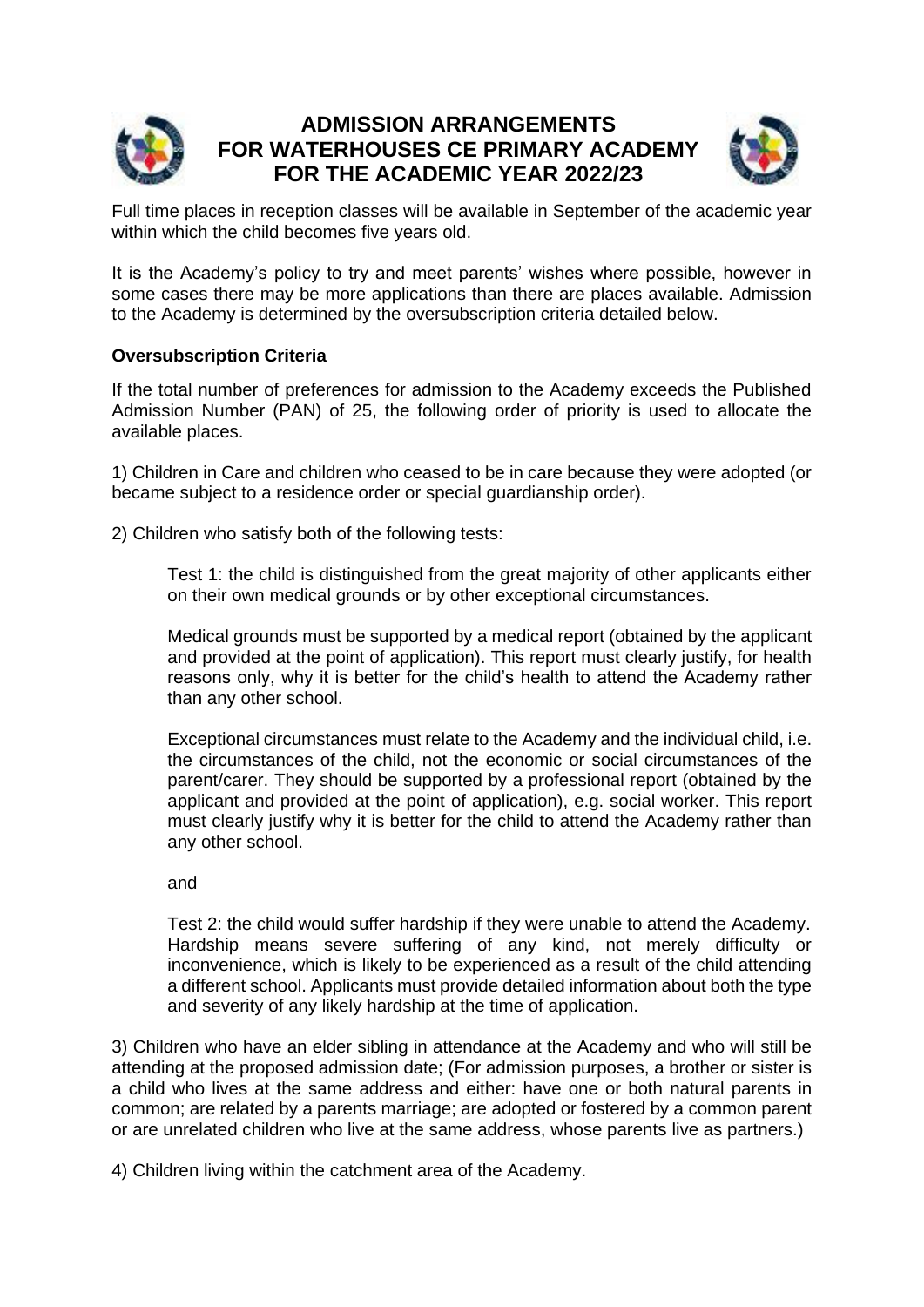5) Other children arranged in order of priority according to how near their home addresses are to the main gate of the Academy determined by a straight-line measurement as calculated by the Local Authority's Geographical Information System.

Where it is not possible to accommodate all children applying for places within a particular category then the Academy will allocate the available places in accordance with the remaining criteria. If for instance, all the catchment area children cannot be accommodated, children who are resident within the catchment area will be arranged in order of priority according to the remaining criteria.

## **Additional Notes**

Copies of school catchment area maps are available from the Local Authority - [Catchment](https://www.staffordshire.gov.uk/Education/Admissions-primary/Catchment-areas.aspx)  areas - [Staffordshire County Council](https://www.staffordshire.gov.uk/Education/Admissions-primary/Catchment-areas.aspx) or the Academy.

In accordance with legislation, children who have a statutory statement of special educational need or an Education, Health and Care Plan (EHCP) that names a particular school as being the most appropriate to meet the child's needs must be admitted. This will reduce the amount of places available to other applicants.

Children in care means children who are looked after by a local authority in accordance with section 22 (1) of the Children Act 1989 and who is (a) in care of a Local Authority, or (b) being provided with accommodation by a Local Authority in the exercise of their social services functions (see definition in Section 22 (1) of the Children Act 1989) at the time of making an application to a school. This includes children who were adopted under the Adoption Act 1976 (see section 12 adoption orders) and children who were adopted under Adoption and Children Act 2002 (see section 46 adoption orders).

Child arrangements orders are defined in s.8 of the Children Act 1989, as amended by s.12 of the Children and Families Act 2014. Child arrangements orders replace residence orders and any residence order in force prior to 22 April 2014 is deemed to be a child arrangements order.

Section 14A of the Children Act 1989 defines a special guardianship order as an order appointing one or more individuals to be a child's special guardian (or special guardians). It is the applicant's responsibility to provide any supportive information required in order for the application to be assessed against the published admissions criteria, the Academy will not seek to obtain this information on behalf of the applicant.

The Academy uses the Local Authority's Geographical Information System (GIS) to calculate home to school distances in miles. The measurement is calculated using Ordnance Survey (OS) data from an applicant's home address to the main front gate of the school. The coordinates of an applicant's home address is determined and provided by the Local Land and Property Gazetteer (LLPG) and OS Address Point data.

The requirement for the Academy to meet the Infant Class Size legislation may result in the refusal of catchment area or sibling applications where a class has already reached its limit of 30 pupils. However, as an exception, the Academy will give careful consideration to offering places above the published admission number to applications from children whose twin or sibling from a multiple birth is admitted even when there are no other vacant places.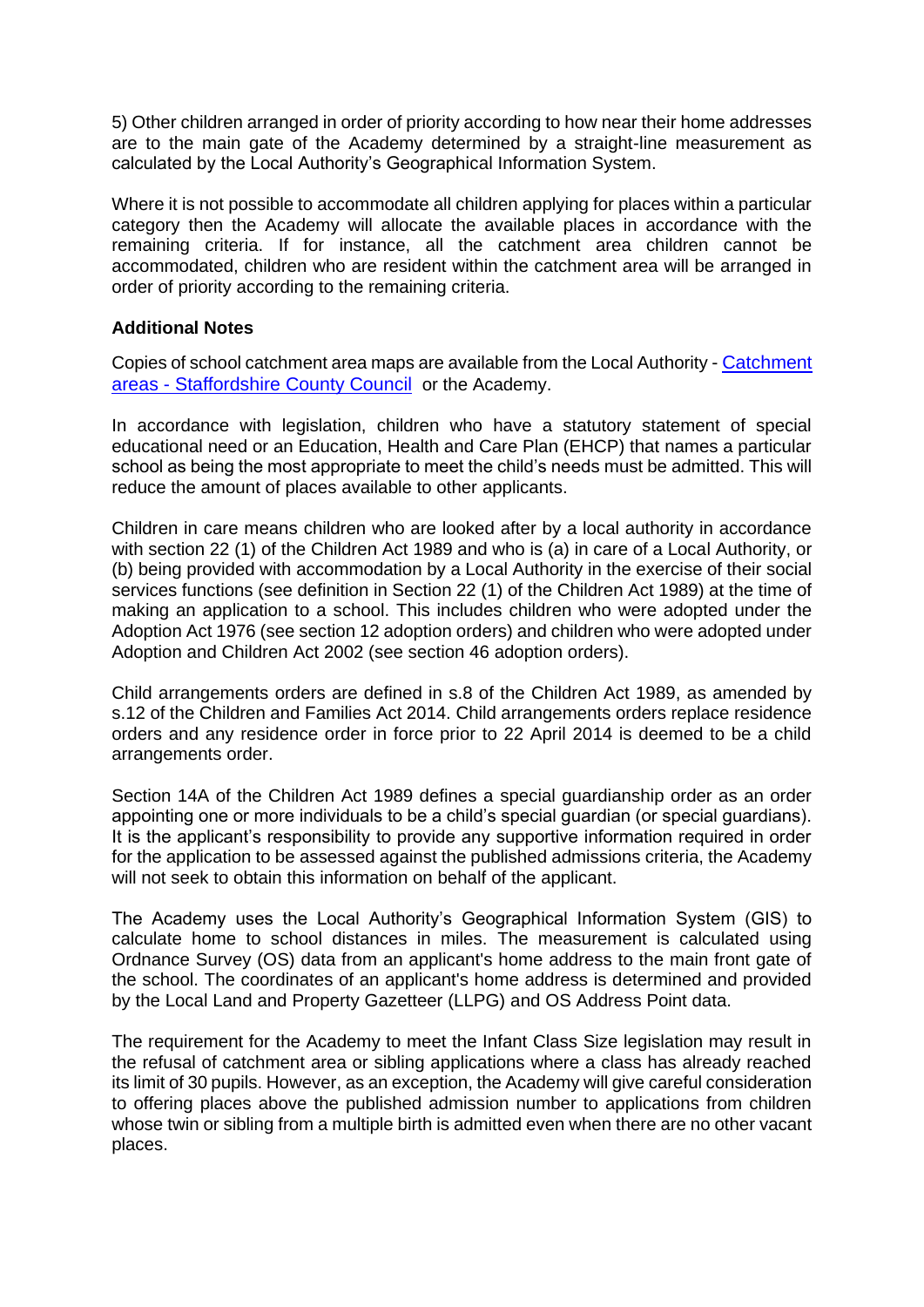The home address is considered to be the child's along with their parent/carer's main and genuine principal place of residence at the time of the allocation of places i.e. where they are normally and regularly living. If a child is resident with friends or relatives (for reasons other than legal guardianship) the friends or relatives address will not be considered for allocation purposes.

Where parents have shared responsibility for a child, and the child lives with both parents for part of the school week, parents will be required to provide documentary evidence to support the address they wish to be considered for allocation purposes.

It is expected that parents will agree on school places before an application is made, and it may be necessary to request evidence from you to confirm that this is the case. The Academy is not in a position to intervene in disputes between parents over school applications and will request that these are resolved privately.

If a child's home address changes during the admissions process it is the responsibility of the parent/carer to inform the Academy immediately. Where there is a proposed house move taking place during the admissions process the Academy will only accept the revised address for purposes of allocation where parents/carers can provide documentary evidence of the move by **13 March 2022**. It will be necessary for sufficient evidence of a permanent move to be provided by the applicant by this date before it will be taken into account for allocation purposes at the national offer date.

If a place is offered on the basis of an address that is subsequently found to be different from the child's normal and permanent home address at the time of allocation of places then that place is likely to be withdrawn.

If there are a limited number of spaces available and we cannot distinguish between applicants using the criteria listed, such as in the case of children who live in the same block of flats, then the child or children who will be offered the available spaces will be randomly selected. This process will be independently verified.

## **Deferred Entry to Reception Class**

Parents may request that their child be admitted to Reception Class on a part-time basis, or that their child be admitted to the Academy later in the same academic year until the child reaches compulsory school age (i.e. beginning of the term after the child's fifth birthday). The effect is that the place will be held for the child in Reception and is not available to be offered to any other child within the same academic year in which it has been offered.

Before deciding whether to defer their child's entry, parents should visit the Academy to clarify how we cater for the youngest children in Reception and how the needs of these children are met as they move up through the Academy.

## **Admission Outside of the Normal Age Group**

Parents may seek to apply for their child's admission to school outside of their normal age group, for example if the child is exceptionally gifted and talented or has experienced problems such as ill health. In addition, the parents of summer born children may choose not to send their child to school until the September following their fifth birthday and may request that they are admitted outside of their normal age group to Reception rather than Year 1.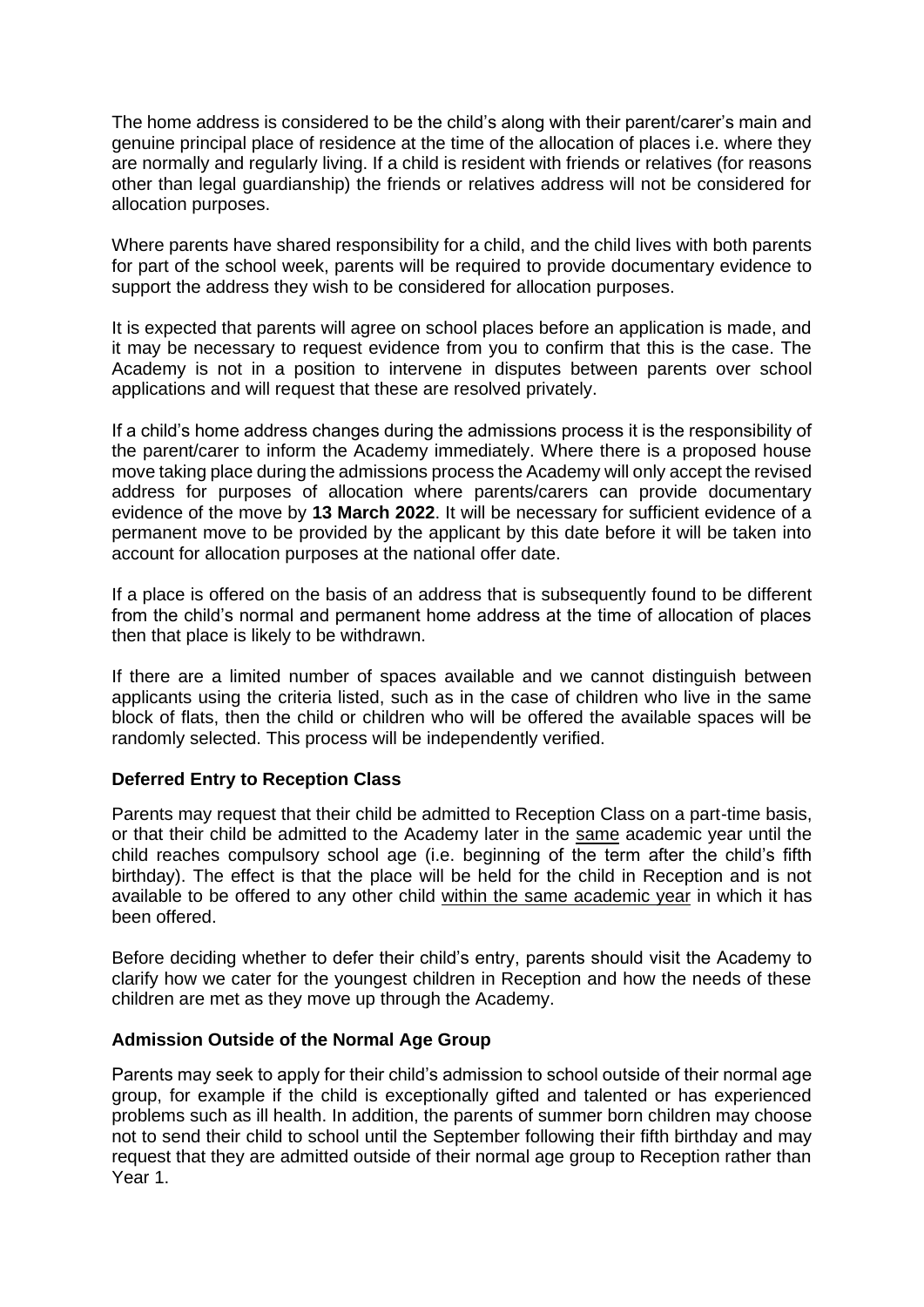These parents will need to make an application alongside children applying at the normal age which should explain why it is in the child's best interest to be admitted outside of their normal age which may include information such as professional evidence as to why this is the case and why an exception should be made in the case of the child. A decision as to whether this is an appropriate course of action will be made by the Governing Body who will take into account the circumstances of the case and views of the headteacher. Parents do not have the right to insist that their child is admitted to a particular year group.

## **Waiting lists**

Unsuccessful applicants will be placed on a waiting list in accordance with the oversubscription criteria stated above and not based on the date their application was received. There will be a period of two weeks after the national offer date whereby available places will not be reallocated. If places become available after this date they will be offered according to the child at the top of the waiting list.

The waiting list will operate until the cohort concerned leaves Year 2 and parents will be written to each year to ask whether or not they wish their child's details to remain on the list.

Inclusion on a school's waiting list does not mean that a place will eventually become available at the Academy.

A child's position on a waiting list is not fixed and is subject to change during the year i.e. they can go up or down the list since each added child will require the list to be ranked again in line with the oversubscription criteria.

Children who are subject of a direction by a local authority to admit or who are allocated to a school in accordance with the Fair Access Protocol will take precedence over those on the waiting list.

#### **Late Applications**

Preferences received after the closing date will be considered alongside those applicants who applied on time wherever possible. Where it is not practicable because places have already been allocated, or are shortly to be allocated, then late preferences will be considered only after those that were made before this point.

A late application does not affect the right of appeal or the right to be placed on the Academy's waiting list.

#### **Repeat Applications**

Parents do not have the right to a second appeal for the same academic year unless, in exceptional circumstances, the Academy has accepted a second application from the appellant because of a significant and material change in the circumstances of the parent, child or school but still refused admission.

#### **"In-Year Admission" Arrangements**

Parents or carers seeking to be admitted may make an application directly to the Academy. This application will be processed in line with the procedure outlined in the